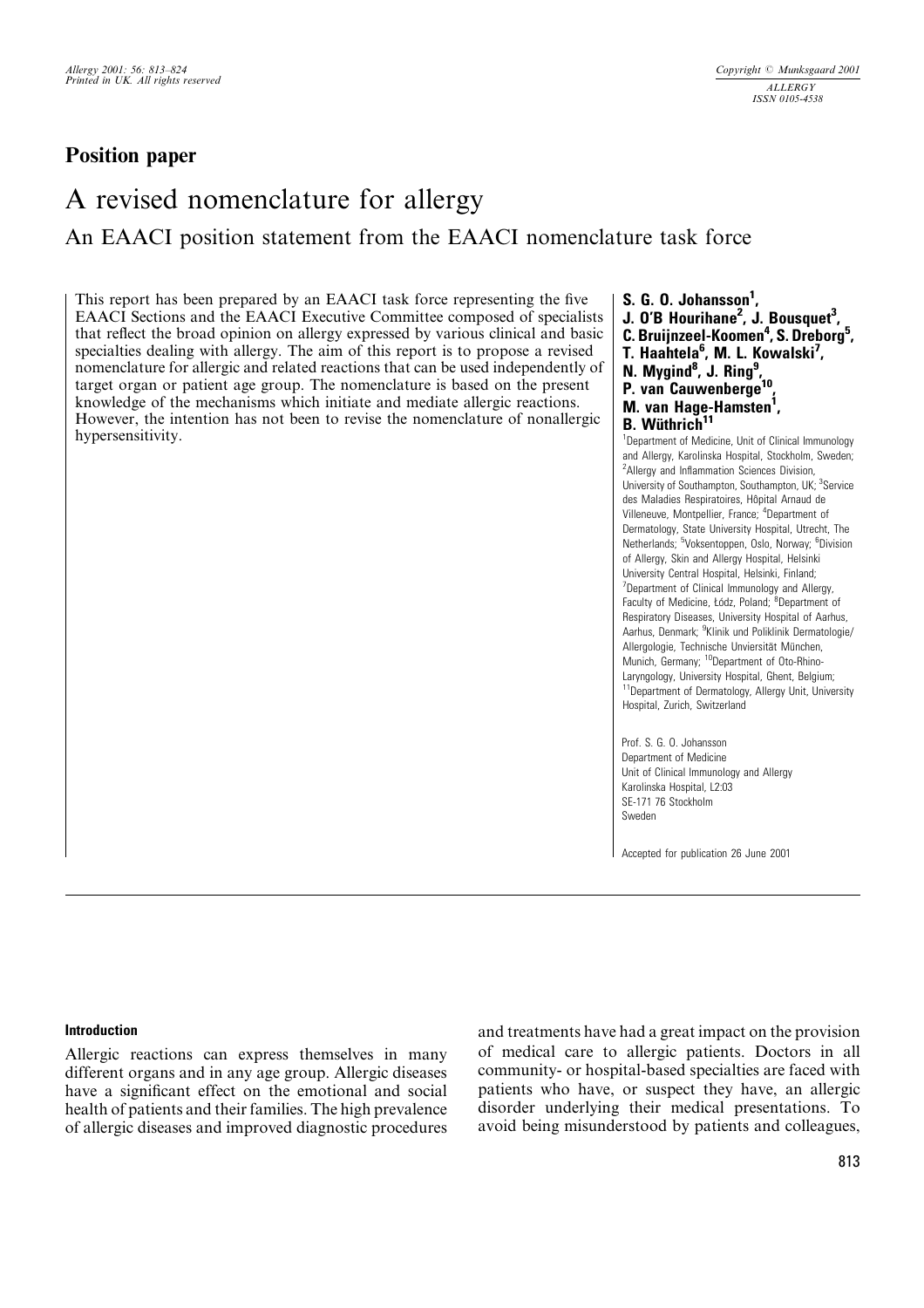physicians should adopt very clear designations of the allergic disorders and adhere to this nomenclature in

their professional and public communications. In the early 1920s, Coca & Cooke (20) introduced the term ''atopy'' to designate some phenomena of hypersensitiveness in man. They considered ''atopy'' to be all of the following:

- 1) hereditary
- 2) limited to a small group of patients
- 3) different from ''anaphylaxis'' in referring to a lack of protection, and from ''allergy'' meaning an altered reactivity
- 4) ''qualitatively an abnormal response'' occurring only in particular individuals (atopics)
- 5) clinically characterized by hay fever and bronchial asthma
- 6) associated with immediate-type (wheal-and-flare) skin reactions.

At this time, they were evidently unaware of the work that Prausnitz & Küstner  $(73)$  published in 1921 about the passive transfer of immediate hypersensitivity in man by serum. In their original definition of ''atopy'', Coca & Cooke included only allergic rhinitis and bronchial asthma. Wise & Sulzberger proposed the term ''atopic dermatitis'' to denote ''confusing types of localised and generalised lichenification, generalised neurodermatitis or manifestation of atopy'' (93).

Coca and Grove investigated atopy further (21), throwing light on certain important aspects but reaching some curious conclusions (70). They reported the presence of heat-labile ''bodies'', which they called ''reagins'' by virtue of their similarity in this respect to the heat-labile reagins (complement) of the Wassermann reaction. They concluded that it is ''advisable for the present to avoid the term 'antibodies' '', because there was ''no evidence that these bodies appeared as the result of immunological stimulation''.

In the following decades, many population studies, particularly those by Schwartz (81) and by Schnyder (80), and follow-up studies of children first seen with infantile eczema (60, 83) demonstrated the classic atopic diseases and the close association of asthma, hay fever, perennial rhinitis, atopic dermatitis, and food allergies in such infants. It was later shown that serum IgE levels (42) are increased, on average, in ''atopic dermatitis'' (46, 64), and that this serum IgE increase is related to the increase of IgE specific against several environmental allergens (35, 96, 107). However, it was also observed that in moderate or mild forms, and even in a few cases of severe ''atopic dermatitis'' without coexistent asthma or rhinitis, the IgE values may lie in the normal range (79, 106).

The field of allergy has developed rapidly during the last 50 years. Knowledge about immunologic mechanisms and pharmacologic effects has improved our understanding (61). The classical nomenclature for

allergic reactions introduced by Gell & Coombs in 1968 (25) (the familiar types I–IV hypersensitivities) has been useful. However, too much emphasis has been given to the supposedly distinct and mutually exclusive roles of antibodies and immunocompetent cells. This dichotomy is not consistent with our present knowledge of the dynamic immune response, as orchestrated by dendritic cells and T helper cells, and mediated by effector cells of several types, antibodies, chemokines, and cytokines. The last two groups have been mostly identified since Gell & Coombs produced their classification of allergic reactions. Therefore, a revised nomenclature is much needed.

In 1968, the WHO International Reference Center for Immunoglobulins decided that enough critical data were available to announce the presence of a fifth immunoglobulin isotype, IgE (12). The classical ''reaginic activity'' could be linked to IgE (41, 82). Whether other types of tissue-sensitizing activity present in animals, such as short-term sensitizing antibody (67), occur also in man is still not settled.

In the mid-1970s, classical, IgE-mediated allergic reactions to inhalant allergens were termed by Pepys "atopic allergy" (69). The term "atopic" is today used synonymously with ''IgE-mediated'' by most doctors and scientists involved in allergy. However, others, especially pediatricians and dermatologists, also consider "atopy" a constitutional trait. They find "atopy" to be a clinically useful term since IgE-mediated allergy is common in children and young adults, and often runs in families.

Typical allergic symptoms include asthma, rhinoconjunctivitis, gastrointestinal symptoms, and characteristic skin lesions, generally referred to as ''atopic diseases'' (for the new nomenclature of some of these diseases, see below). Typically, an atopic patient develops a spectrum of ''atopic diseases'' with age, sometimes referred to as ''the atopic march''. During the first years, gastrointestinal and eczematous skin symptoms, often caused by food allergens, predominate. Asthma and rhinitis to inhalant allergens develop later.

Atopy is inherited. For example, the risk of a child developing an IgE-mediated allergy is 40–60% if both parents are atopic. This risk used to be 5–10% if neither parent was atopic (49), but the percentage is increasing. In ''highly atopic'' children, IgE sensitization and atopic diseases develop early in life. Associations between several gene loci and asthma, high IgE levels, and other conditions have been reported (10, 52). However, so far, no specific genetic markers for atopy have been identified. The most likely explanation is that atopy is a polygenic disorder.

Some individuals that cannot be described as atopic escape sensitization to common allergens in childhood and adolescence, but develop IgE-mediated allergy later in life when exposed to high doses of allergen, often together with some adjuvant, such as tobacco smoke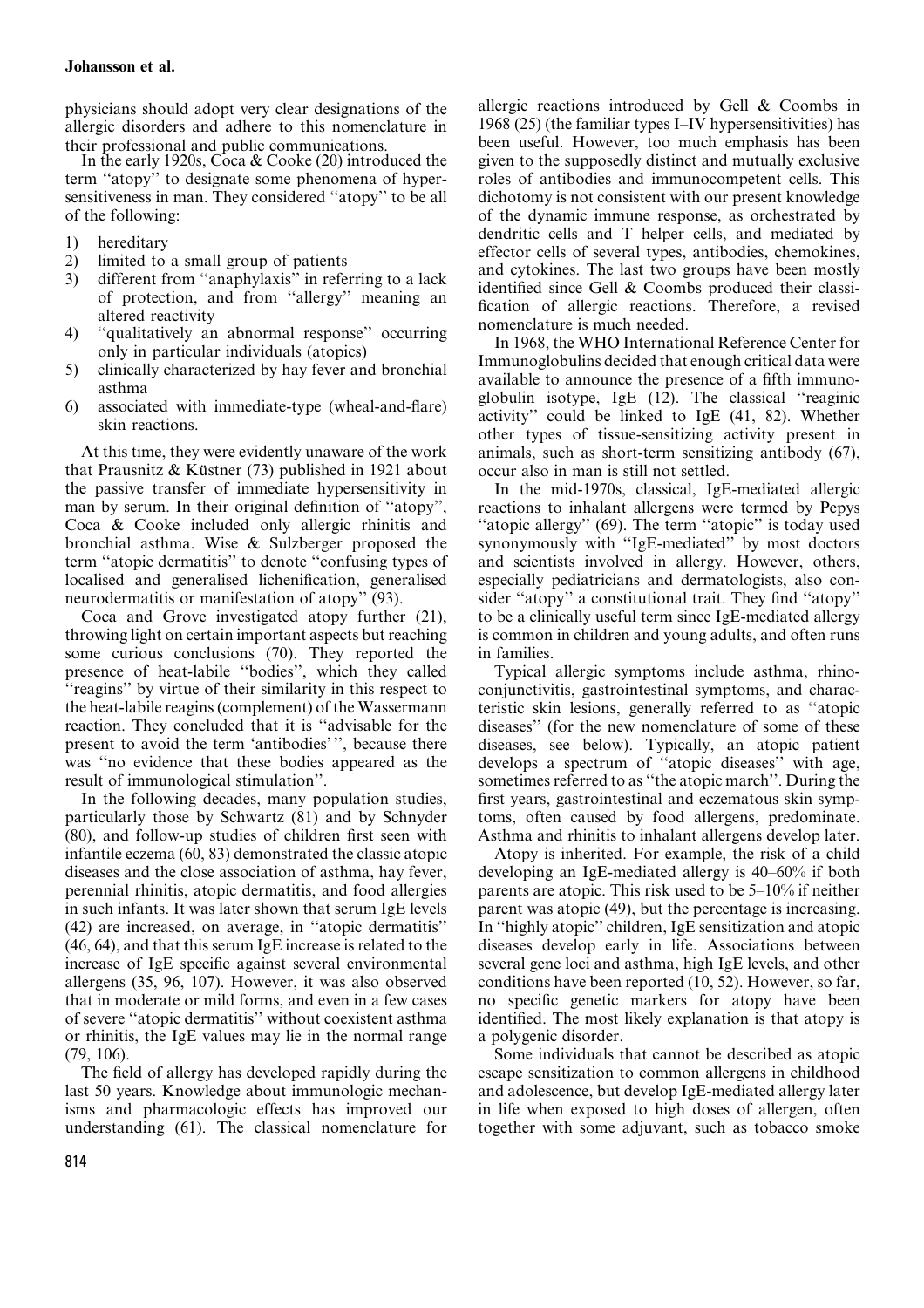(66). This situation is illustrated by many cases of occupational allergy (74), as to laboratory animals such as mice (90), enzymes such as  $\alpha$ -amylase (11, 101), Bacillus subtilis protease (95), and houseplants such as Ficus benjamina (7, 78). There are some indications that, in addition to the IgE trait, atopy includes some kind of target organ sensitivity, as shown, for example, by the adverse effect of exercise in some patients, the finding of nonallergen-specific bronchial hyperreactivity in patients with allergic asthma, and the disturbed barrier function of atopic skin.

Without a genetic marker, the atopic individual cannot be identified before developing allergen-specific IgE sensitization. However, it is not widely appreciated by nonspecialists in allergic disease that the presence of IgE antibodies does not necessarily mean clinically active disease, although such antibodies represent a risk in the appropriate circumstances; for example, allergen exposure and a concomitant promoter such as infection or exercise. In addition, the presence of IgE antibodies may have a predictive value. Several groups have found that even without symptoms, the presence of IgE antibodies to hen's egg white in infants predicts the development of atopic symptoms before 7–10 years of age (31, 62).

In a typical case of atopy, the dose of inhalant allergen necessary to induce sensitization and symptoms is extremely low. Estimates based on pollen counts indicate an annual dose of a few micrograms (57), and sensitization to cat allergen Fel d 1 can occur (88) at levels around 25 ng/g of dust. Levels of animal allergens in the air of public buildings such as schools have been found to be in the ng/m<sup>3</sup> range, i.e., about the same level of exposure as to pollens.

IgE-mediated mechanisms are often involved in allergies to insect venom (58, 59), usually in the same frequency as in individuals that cannot be described as atopic, and to certain drugs (87). An IgE involvement, with markedly raised serum levels of IgE and the presence of specific IgE antibodies, has been detected in helminth infestations (36, 43, 77), and it is thought that the beneficial function of IgE is related to our defense against helminth parasites. However, more studies are needed to explain the entire possible range of beneficial functions of IgE.

The IgE antibody response may represent a remarkably large proportion of the IgE pool; in some cases of allergic rhinitis, as much as 50–60% of IgE in a serum sample can be recovered as antibody to the pollen allergen (44). However, in other cases, e.g., IgEmediated ''atopic'' dermatitis, the polyclonal production is considerable, and the IgE antibody can represent as little as 2% or less of the total IgE production (99, 106).

According to the currently favored hypothesis of how the immune system is controlled, there is a balance between  $Th_1$  and  $Th_2$  helper cells. Th<sub>1</sub> cells promote immune protection against bacterial and viral infections, and  $Th_2$  cells protect the body from helminth infestations and perhaps also maintain pregnancy (37). It should be remembered that cells and mediators of the immune system are also found in biopsies of inflammatory sites, as immunologic reactions are of course involved in mediating and initiating inflammatory as well as allergic responses. Inflammatory reactions, especially the  $Th_2$ -driven ones, are also involved in the immune defense, as against helminths, and eosinophilia can be stimulated by bacterial and viral infections. Various types of inflammatory reactions, especially eosinophilic inflammation, are of fundamental importance in allergic reactions. Thus, the presence in the tissue or circulation of increased numbers of eosinophils, IL-5, or even polyclonal IgE without significant antibody activity does not necessarily indicate an allergic reaction. On the other hand, the presence of IgE antibodies to classical allergens is always the sign of a potentially significant allergic reaction.

The same cytokines and interleukins of the  $Th<sub>2</sub>$  system are involved in both the beneficial and harmful effects. In addition, various substances can act as adjuvants and polyclonal IgE stimulants. One example is the enterotoxins of Staphylococcus aureus, sometimes referred to as ''superantigens'', that seem to be capable of stimulating eosinophilic inflammation and a polyclonal IgE response in ''atopic dermatitis'' (53) and also in typically nonallergic nasal polyps (8). Other examples are cigarette smoke (26), cytomegalovirus (CMV) infection (63), and graft versus host disease (GVHD) (76). Similarly, the microscopic and immunologic appearance of the bronchial mucosa is similar in the biopsies of both classical allergic asthma (previously also referred to as extrinsic or exogenous asthma) and nonallergic asthma (previously referred to as intrinsic or endogenous asthma) (16, 38). The same is true also of allergic and nonallergic rhinitis (6) and different kinds of eczema/dermatitis (5, 51, 79, 89).

In the following paragraphs, we propose that ''hypersensitivity'' be used as an umbrella term (see below), and that the term ''allergy'' be reserved for clinical reactions in which an immunologic mechanism is proven or strongly implicated. The term ''atopy'', discussed above, has also been revised. We propose that the term ''atopy'' be used to describe a familial or personal tendency to develop allergen-specific IgE on exposure to environmental allergens, and to suffer typical allergic symptoms.

## 1 Hypersensitivity

There has been a tendency during the last couple of decades to use the word ''allergy'' to describe not only allergy as defined below but all kinds of unexpected reactions in the skin and mucosal surfaces. These include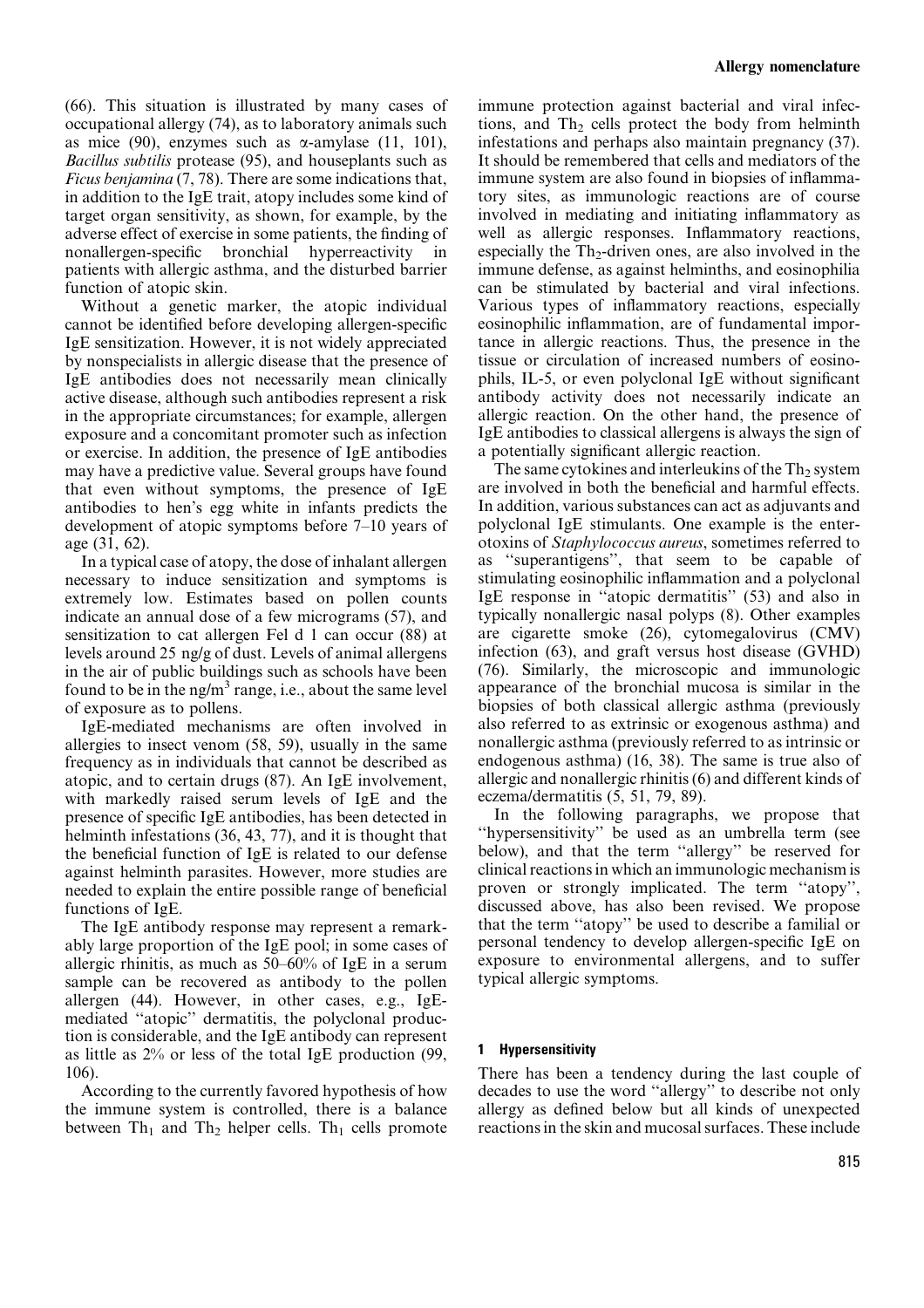

```
Figure 1.
```
all kinds of controversial adverse reactions to food and food additives (17, 65), side-effects to drugs, psychological reactions blamed on environmental factors (''allergy to electricity'') (54), behavioral disorders, and others.

We propose that the term *hypersensitivity* be used as the ''umbrella'' term to cover such reactions (Fig. 1), and that its definition should be as follows:

Hypersensitivity causes objectively reproducible symptoms or signs, initiated by exposure to a defined stimulus at a dose tolerated by normal subjects.

This definition does not accommodate classical responses to infection, autoimmunity, or toxic reactions. It is important that the hypersensitivity reaction be reproducible in the sense that there is reasonable evidence from history, examination, or investigation of a link between the symptoms and the environmental factors to which the patients attribute their symptoms. In this context, ''reproducible'' does not mean, for example, that a food provocation test of a patient in the doctor's office must be positive at any time. The old term ''idiosyncrasy'' is no longer needed. Furthermore, hypersensitivity must be distinguished from hyperreactivity, which is an exaggerated normal response to a stimulus.

As a consequence of this stringent definition of hypersensitivity, many entities within the field of ''environmental medicine'', such as ''total drug sensitivity'' and ''multiple chemical sensitivity'' (27), as well as reactions attributed to amalgam in tooth fillings (55) and electromagnetic waves, should not be called hypersensitivity.

We propose to use the term *nonallergic hypersensitiv*ity when immunologic mechanisms cannot be proven, as in hypersensitivity to aspirin (84). The term ''pseudoallergy'', introduced many years ago (22) and still occasionally used in some European countries, should be abandoned.

The term ''nonallergic hypersensitivity'' embraces many different disorders. However, it is not within the remit of this group to classify these entities.

## 2 Atopy

We propose that the definition of atopy should be as follows:

Atopy is a personal or familial tendency to produce  $IgE$ antibodies in response to low doses of allergens, usually proteins, and to develop typical symptoms such as asthma, rhinoconjunctivitis, or eczema/dermatitis.

We propose that the terms atopy and atopic be reserved to describe this clinical trait and predisposition, and not be used to describe diseases. The first manifestations of atopy in a child are often ''allergic'' symptoms, such as diarrhea, wheezing, and skin rashes, and only later can the responsible IgE antibody be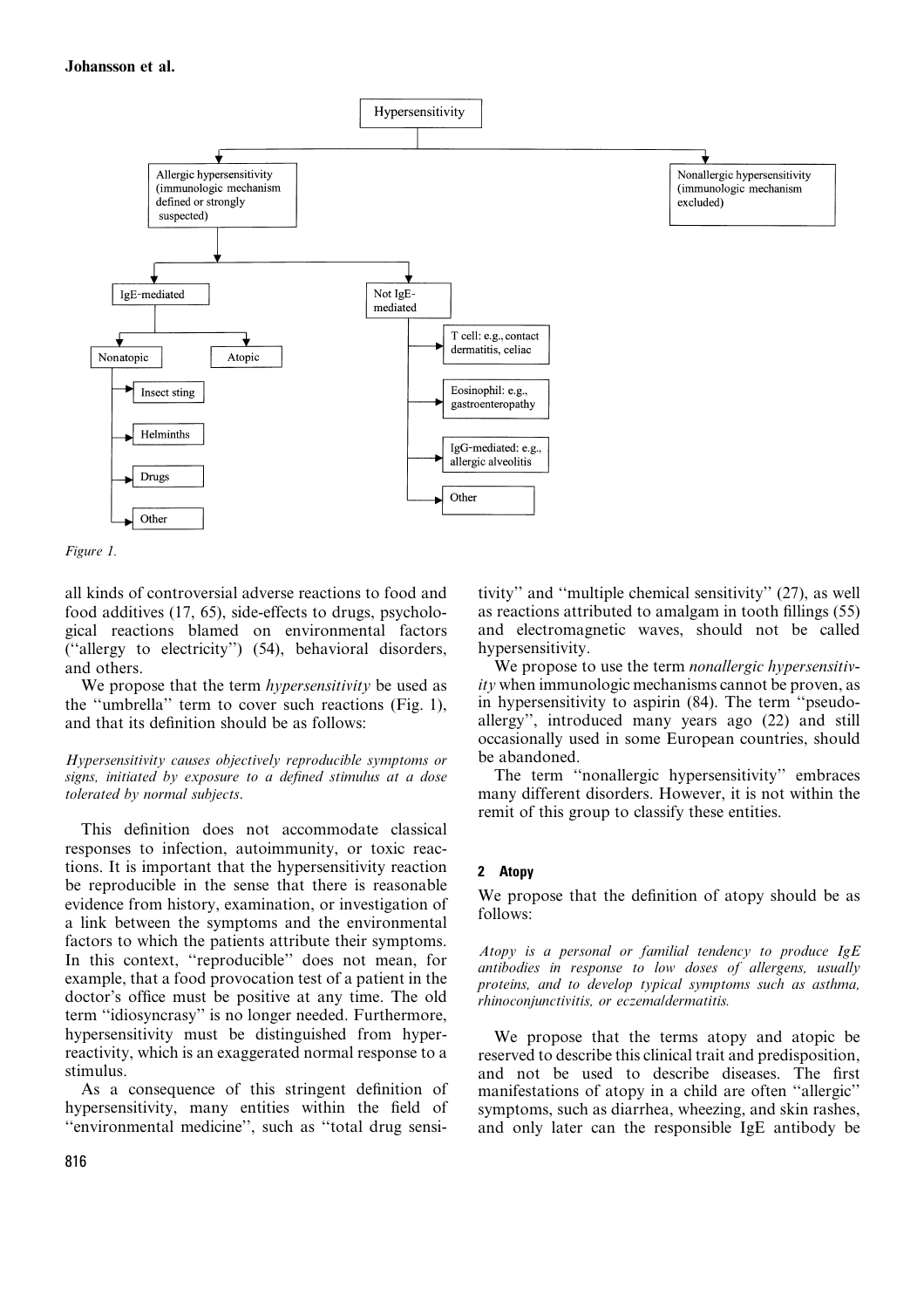

Figure 2.

detected. The term atopy should be used with caution until IgE sensitization can be documented. Allergic symptoms in a typical atopic individual may be referred to as atopic, as in atopic asthma. However, in general, IgE-mediated asthma should not be called ''atopic asthma'', and the same applies to the other clinical manifestations. Nor can a positive skin prick test or the presence of IgE antibody per se be a criterion for atopy. Such patients should be referred to as ''skin prick test positive'' and ''IgE sensitized'', respectively.

#### 3.1 Allergy

Allergy is a hypersensitivity reaction initiated by immunologic mechanisms.

Allergy can be antibody- or cell-mediated. In most patients, the antibody typically responsible for an allergic reaction belongs to the IgE isotype and these patients may be said to suffer from IgE-mediated allergy (Fig. 2). It must be noted that not all IgE-associated allergic reactions occur in atopic subjects; see the disease classifications below.

In non-IgE-mediated allergy, the antibody may belong to the IgG isotype, as in anaphylaxis due to immune complexes containing dextran (32) and the classical, now rare, serum sickness previously referred to as a type III reaction (25), whereas both IgE and IgG antibodies are found in allergic bronchopulmonary aspergillosis (ABPA) (68).

Inhalation of large amounts of protein, as in mold, grain dust, etc., stimulates the immune system to produce antibodies mainly of the IgG, IgA, and IgM



Figure 3.

isotype. The serum concentration is often high enough to allow detection of the antibody, historically termed ''precipitin'', as a precipitate in gel when allowed to react with the corresponding antigen. There is a relation between degree of exposure and antibody concentration. Similarly, the presence in serum of IgA, IgM, and especially IgG antibodies, as a result of exposure but without any obvious pathogenic role, has also been reported to food antigens, such as those of cow's milk and hen's egg (39). In the same way, antigen-specific lymphocytes can often be found by using the antigenspecific lymphocyte stimulation test (50, 71).

Some individuals with high IgG antibody levels as a result of chronic inhalation of large amounts of certain protein-containing material, such as Actinomyces and molds (farmer's lung) and bird droppings (pigeon breeder's disease), may exhibit symptoms from the airways, often referred to as ''alveolitis'', upon exposure. We propose that the term *allergic alveolitis* be used for such diseases.

Allergy can also be cell-mediated, as in allergic contact dermatitis, in which immunologically sensitized lymphocytes play a major role. Similar immunologic mechanisms seem to be important in celiac disease (29) and in non-IgE-associated ''atopic dermatitis/eczema'' (see below). Therefore, we propose that non-IgEmediated allergic reactions be subdivided into those in which the reaction is initiated predominantly by mechanisms associated with allergen-specific antibodies other than IgE, and those in which a cellular response is predominant.

#### 3.2 Allergens

Antigens stimulating hypersensitivity mediated by an immunologic mechanism (defined above as ''allergy'') are referred to as allergens. Most allergens reacting with IgE and IgG antibodies are proteins, often with carbohydrate side chains (1, 56), but in certain circumstances pure carbohydrates have been considered to be allergens (2, 24). In rare instances, a lowmolecular-weight chemical, such as isocyanates and anhydrides acting as haptens, is still referred to as an allergen for IgE antibodies (47). Certain drugs are recognized by T cells in a MHC-restricted way. In the case of allergic contact dermatitis, the classical allergens are low-molecular-weight chemicals, such as chromium, nickel, and formaldehyde, which act as haptens and react with T cells.

#### Nomenclature of allergic diseases

Classifications of the common allergic diseases are presented below. We have used a similar scheme to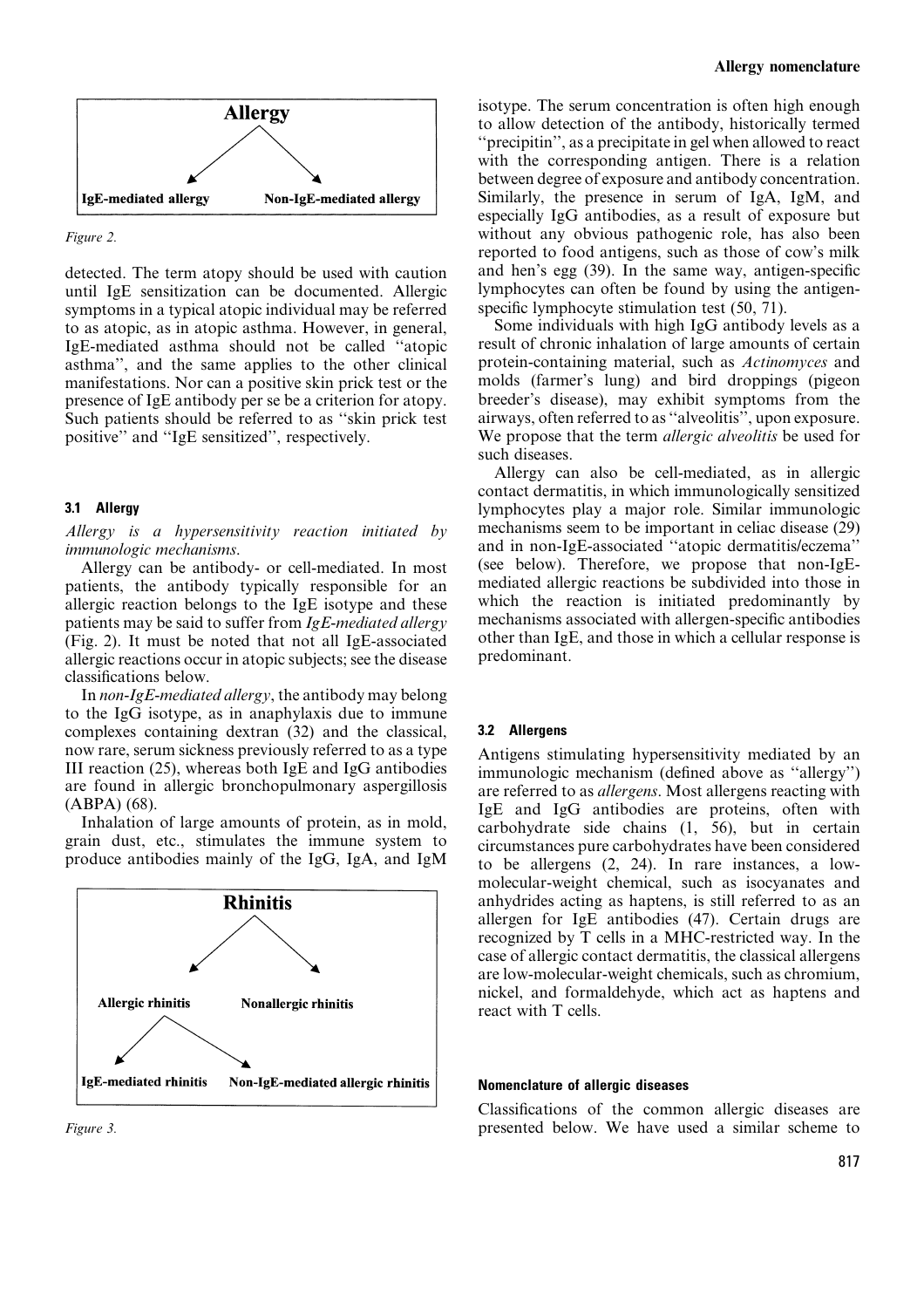

Figure 4.

present each disease to encourage uniform description of these related diseases, often found together in a particular individual.

# 4 Rhinitis

The symptoms resulting from an immunologically mediated hypersensitivity reaction in the nose should be called *allergic rhinitis* (Fig. 3). If we wish to highlight the role of IgE, the term IgE-mediated rhinitis or IgE-mediated allergic rhinitis should be used. It is not clear whether non-IgE-mediated forms of allergic rhinitis can be defined further (97). It might be useful to distinguish between subgroups of IgE-mediated rhinitis depending on the duration of the symptoms. The WHO document ''Allergic Rhinitis and its Impact on Asthma'' (ARIA) recommends that the old terms ''seasonal'' and ''perennial'', which are not useful where climatic seasons are perennial, should be replaced by the terms intermittent allergic rhinitis and persistent allergic rhinitis, respectively. However, in describing symptoms during the pollen season in a case of polleninduced allergic rhinitis, the old term ''seasonal allergic rhinitis'' is valid.

All other forms of rhinitis should be subsumed under nonallergic rhinitis, which is sometimes referred to as ''hyperreflectory rhinopathy'', including such entities as aspirin hypersensitivity, infectious reactions, side-effects of systemic drugs, and abuse of topical decongestants. It is not the aim of the present task force to consider the details of the nomenclature for such disorders outside the field of allergy (Fig. 3).

# 5 Conjunctivitis

Conjunctivitis often accompanies rhinitis. It is therefore logical to use a nomenclature for conjunctivitis that is structured in the same way as for rhinitis. IgE-mediated conjunctivitis (Fig. 4), a subgroup of allergic conjunctivitis, may be divided into intermittent and persistent allergic conjunctivitis as in the subdivision of allergic rhinitis. Whenever necessary, the term allergic conjunctivitis may be combined with allergic rhinitis, as in allergic rhinoconjunctivitis. Conjunctival contact allergy



Figure 5.

to eye-drops has been reported (40). It is not clear at the moment whether other non-IgE-mediated forms of allergic conjunctivitis can be defined.

Persistent allergic conjunctivitis is divided into subgroups that have distinct morphologic appearances (4). Both ''vernal keratoconjunctivitis'' and ''atopic keratoconjunctivitis'' are in part explained by IgEmediated reactions and may be classified as subgroups of IgE-mediated conjunctivitis (Fig. 4).

"Atopic keratoconjunctivitis" is the ocular manifestation of ''atopic dermatitis'', and the term ''atopic'' is used here in a similar way as in ''atopic dermatitis''. All other forms of conjunctivitis should be listed under nonallergic conjunctivitis and named according to the recommendations of specialists in the field.

# 6 Asthma

Allergic mechanisms are of importance in about 80% of childhood asthma (3, 28) and in about 40–50% of the adult form (48). We propose to use the term allergic asthma (Fig. 5) as the basic term for asthma mediated by immunologic mechanisms. When there are indications of IgE-mediated mechanisms, the term should be IgE-mediated asthma. IgE antibodies can initiate both an immediate and a late asthmatic reaction. However, as in other allergic disorders, T-cell-associated reactions seem to be of importance in the late and delayed reactions. Today, it is not still clear whether other forms of allergic asthma can be defined. Other nonimmunologic types of asthma should be called nonallergic asthma. The old terms, "extrinsic", "intrinsic", "exogenous'', and ''endogenous'' should no longer be used to distinguish between the allergic and nonallergic subgroups of asthma.

# 7 Skin diseases

Unlike the respiratory tract, where the symptomatology of allergic diseases is rather uniform, a variety of different diseases with distinctly different pathogenic mechanisms is manifested in the skin. Here we will consider only the most common allergic skin diseases,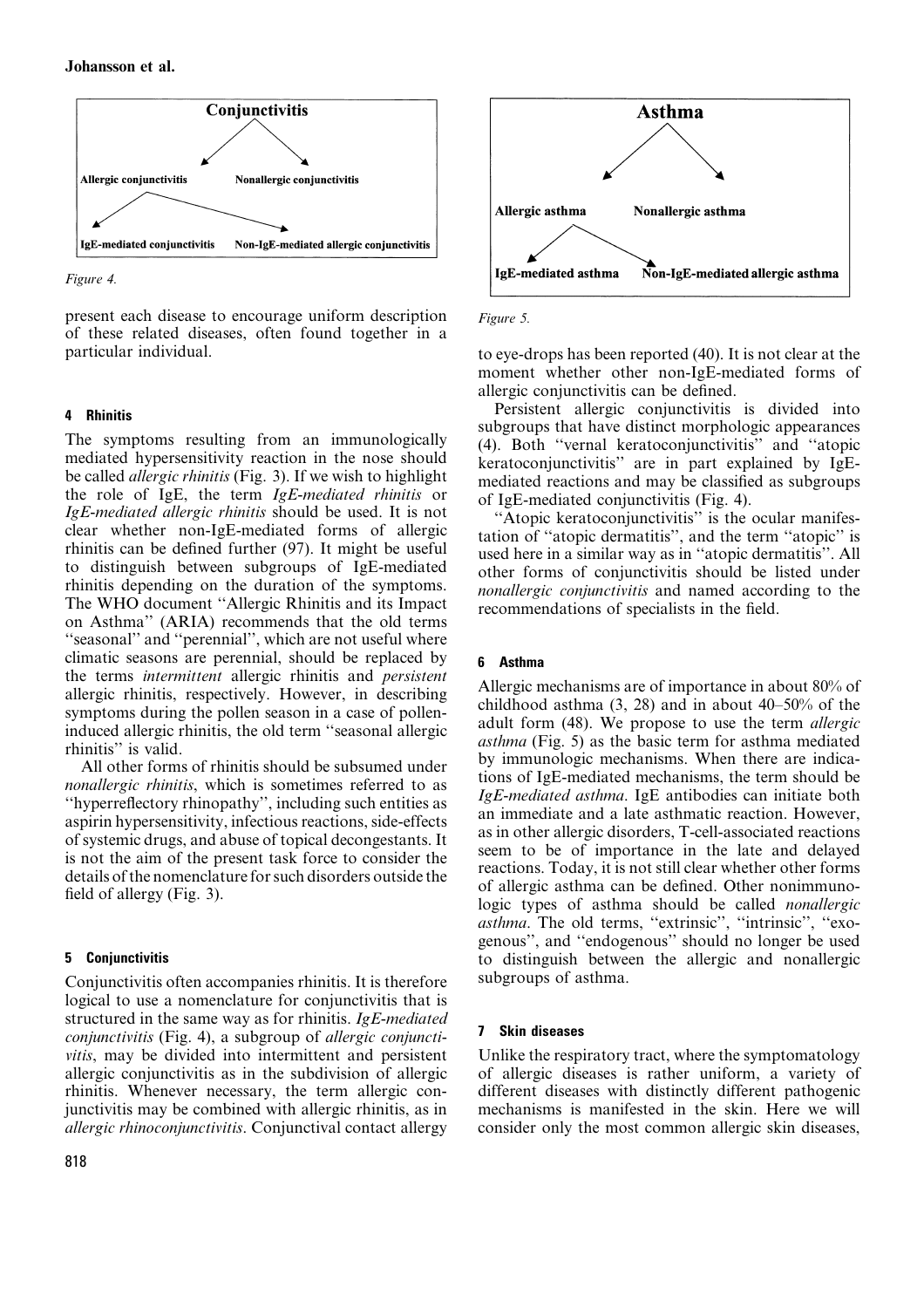namely, urticaria, angioedema, allergic contact eczema/ dermatitis, atopic eczema/dermatitis, and exanthematous drug eruptions. Allergic diseases manifesting as purpura or vasculitis, as well as allergic granulomatous skin reactions, will not be discussed.

Since urticaria and angioedema often represent the first symptoms within the spectrum of ''anaphylaxis'', they will be discussed there.

The terms eczema and dermatitis are used interchangeably in the literature, although some authors prefer to call the more acute cases dermatitis, whereas the term eczema is applied to the more chronic forms. We have not distinguished between eczema and dermatitis in the present discussion.

In the current literature, eczema/dermatitis is subdivided into contact eczema/dermatitis (irritant or allergic), atopic eczema/dermatitis, nummular eczema/ dermatitis, and seborrheic eczema/dermatitis. The pathogenesis of nummular and seborrheic eczema/ dermatitis is largely unknown. These and other nonallergic skin disorders will not be further discussed.

#### 7.1 The atopic eczema/dermatitis syndrome (AEDS)

Reaching a consensus on the definitions of the dermatologic aspects of allergy has been the most difficult issue for the nomenclature task force. The current term for eczematous hypersensitivity reactions in the skin, analogous to rhinitis in the nose and asthma in the lung, is ''atopic eczema/dermatitis''. The term "atopic dermatitis" consists of two words to allow definition of one distinct form of eczema/dermatitis (see above). In this designation, the modifier ''atopic'' has a different meaning (92, 105) than atopy as defined above. However, as Rajka has stated  $(75)$ , "This ... is an unfortunate choice of term, even when it is considered in the light of the definition [of ''atopy''] . . . by Coca in 1953 (19). The flaw lies in the conclusion from recent experience that the disease can no longer be considered a typical atopic disease.'' However, it is even more confusing that one of the four major classical criteria (30) for the diagnosis of ''atopic eczema/dermatitis'' is atopy, as defined above. Thus, it is possible to select patients with ''atopic eczema/dermatitis'' in whom there is no evidence of IgE-associated mechanisms (79, 105). This internal contradiction and inconsistency must be addressed in the near future, however entrenched and familiar the current terminology may be. To describe ''atopic eczema/dermatitis'' as ''extrinsic''/''intrinsic'' in analogy with the superseded characterization of asthma would not be in accordance with the revised nomenclature that we propose. In addition, antigen-specific T-cell responses (91) and autoallergic phenomena have been described in the IgE-associated subgroup of the disease (86). Such a case would then incorrectly be classified as ''extrinsic'', a term which is not appropriate for an autoimmune disorder (Fig. 6).





It has been suggested that early signs and symptoms of the skin can be seen in individuals predisposed to ''atopic diseases'' long before the disease itself becomes manifest (the so-called stigmata or symptoms of minor criteria) (30, 102). Thus, in current dermatology, "atopy" is a clinical diagnosis, and a patient can be called ''atopic'' without knowledge of skin prick tests or the presence of IgE antibodies in his serum.

Since the aim of this task force is to harmonize the allergy-relevant definitions in the various fields, we need a new term for ''atopic eczema/dermatitis''. In some countries (France, Germany, Switzerland, and Austria), the term ''neurodermatitis'', or ''neurodermitis'', has been used, mainly by lay people. Other synonyms, such as "diathetic prurigo" (15), "prurigo Besnier" (13), "endogenous eczema", "exudative eczematoid", "exudative eczematoid", "asthma-eczema" and many others, are not suitable for international use. A compromise would be to use the term "constitutional eczema" proposed by Wüthrich (98), since it reflects the familial occurrence and the presence of the characteristic signs and symptoms independent of IgE. However, during a transition period, it may be useful to highlight the well-accepted view that ''atopic dermatitis'' is not one, single disease but rather an aggregation of several diseases with certain clinical characteristics in common (94).

We propose to use the term *atopic eczemaldermatitis* syndrome to describe what is currently referred to as ''atopic eczema/dermatitis''.



Figure 7.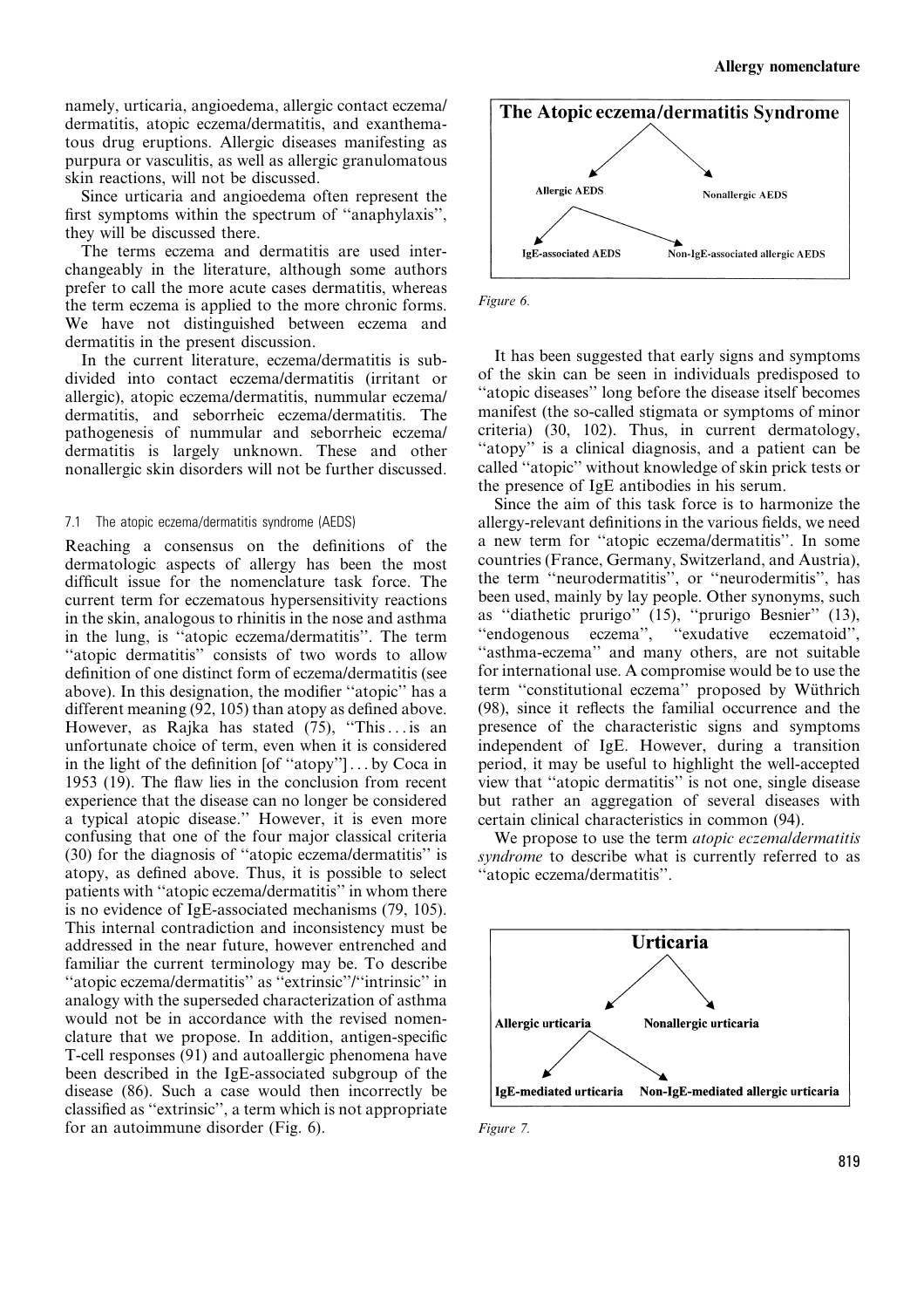#### Johansson et al.

Allergic AEDS (Fig. 6) would be dominated by the IgE-associated subgroup, i.e., those cases of the present ''atopic dermatitis'' in which the clinical selection is based on Hanifin & Rajka's criterion, ''family history of or simultaneous occurrence of symptoms of atopy'' (75). Since this is the only immunologically well-defined subgroup, one should always, when appropriate, use the term IgE-associated AEDS. Because less is known about the precise role of IgE antibodies initiating the disease than in other allergic diseases, the word "associated" is provisional. Another subgroup seems to include cell-mediated forms (33). It is characterized by positive atopy patch tests to aero- and food allergens or allergen-specific T cells in the peripheral blood or in skin biopsies, but in the absence of IgE sensitization. The term allergic, T-cell-associated AEDS might be appropriate. The term nonallergic AEDS should replace the term ''intrinsic/cryptogenic variants''. In the future, all these subgroups may be better defined, as by immunologic characteristics, in a way similar to the classification of bullous skin disorders on microscopic findings.

#### 7.2 Urticaria

''Acute urticaria'' may have a very rapid onset and disappearance and is linked to considerable pruritus. We propose the term allergic urticaria to denote urticaria mediated by immunologic mechanisms. When the disease is related to IgE-mediated reactions, the term IgE-mediated urticaria should be used (Fig. 7). ''Chronic urticaria'' should be referred to as nonallergic urticaria until proven to be mediated by immunologic mechanisms. Sometimes IgE-mediated urticaria can develop locally after topical contact with the allergen, as on the hands of a latex-allergic individual wearing latex gloves (72, 85) or in a dog-allergic individual licked by a dog. Then the term should be allergic contact urticaria, either IgE-mediated or non-IgE-mediated, and the corresponding, nonimmunologic form should be termed nonallergic contact urticaria.

#### 7.3 Contact eczema/dermatitis

The term *contact eczemaldermatitis* describes hypersensitivity reactions in the skin occurring under special circumstances after close contact with low-molecularweight chemicals or irritants. When these reactions are mediated by immunologic mechanisms, predominantly cellular  $(Th_1)$  related, the term should be *allergic contact* eczemaldermatitis. When there is no immune mechanism involved, irritant/toxic contact eczema/dermatitis is the best term.

A subgroup of contact eczema/dermatitis, protein contact eczemaldermatitis, is probably an IgE-associated reaction due to resorption of proteins through damaged skin. It may be referred to as allergic protein contact eczema/dermatitis or IgE-associated protein



Figure 8.

contact eczema/dermatitis. It is usually an occupational disorder, as when caused by exposure to bovine serum proteins in butchers, or to flour in bakery workers when linked to severe AEDS of the hands (34, 103).

#### 8 Reactions to food, drugs, and venoms

There are situations in which organ-based classification is not adequate. Certain allergen sources give rise to hypersensitivity reactions that are more difficult to classify by the proposed system. The main reason might be a different multisystem response pattern when an individual is exposed to very high allergen/antigen dosages (milligram to gram) via mucosal membranes, as by food and drugs, or by injection (microgram to milligram), as by Hymenoptera venoms and drugs. Moreover, individuals with a less obvious tendency to mount an IgE antibody response will do this after a large, often repeated high dose of allergen stimulation. The clinical reaction covers a wide range of symptoms, often starting locally and sometimes developing into a general reaction, i.e., anaphylactic shock.

Subjects with rhinitis and asthma due to pollen allergy may have symptoms on oral exposure to often unstable food allergens, which may show structural similarities to pollen allergens. There are several examples of this "oral allergy syndrome"  $(23, 45, 65)$ , such as reaction to birch pollen and apple or hazelnuts (23, 104) and to mugwort pollen and celeriac or celery



Figure 9.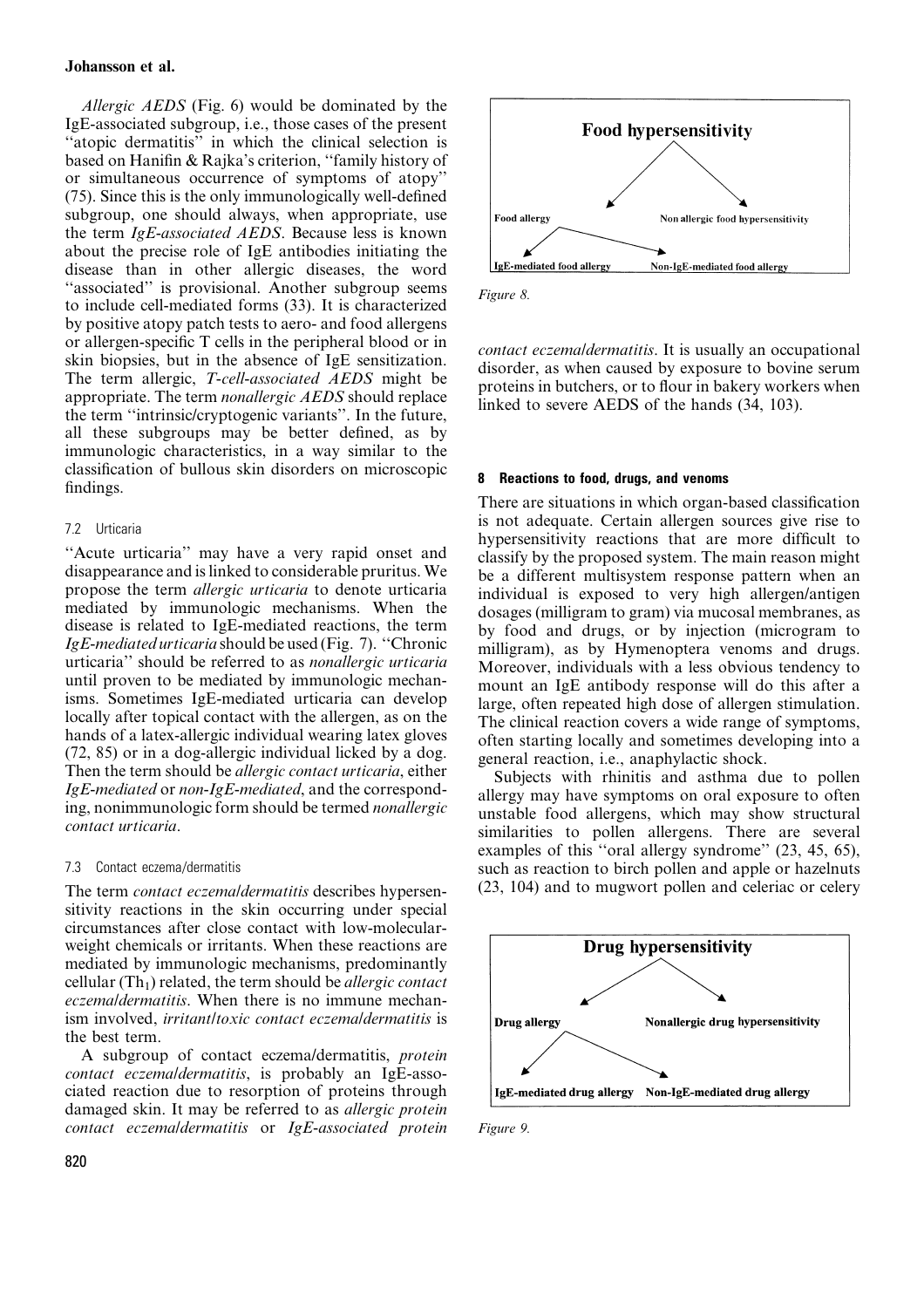

Figure 10. Figure 11.

(9, 100). Therefore, these food allergies can present with symptoms in other organ systems that do not justify a diagnosis of anaphylaxis (see below).

#### 8.1 Food allergy

We propose that an adverse reaction to food should be called food hypersensitivity (Fig. 8). When immunologic mechanisms have been demonstrated, the appropriate term is food allergy, and, if the role of IgE is highlighted, the term is IgE-mediated food allergy. All other reactions, previously sometimes referred to as ''food intolerance'', should be referred to as nonallergic food hypersensitivity (17, 65). Severe, generalized allergic reactions to food can be classified as anaphylaxis (see below).

#### 8.2 Drug allergy

The side-effects of drugs of the type discussed here should be referred to as *drug hypersensitivity* (Fig. 9). When immunologic mechanisms have been shown, either antibody or cell mediated, the reactions should be referred to as drug allergy. By adding the adjective immediatellate or delayed, we can both describe the onset of symptoms and indicate the probable mediating mechanisms, IgE and lymphocytes (71), respectively. If we wish to highlight the role of IgE antibody in a reaction, it may be called IgE-mediated drug allergy. All other reactions should be referred to as nonallergic drug hypersensitivity. Such reactions may have identifiable associations, such as G6PD deficiency, or unknown mechanisms. A positive intradermal skin test or a weak  $(<$ 3 mm) skin prick test is not an objective or sufficient measure of an immunologic reaction – for example, compare direct mediator release by certain neuropeptides and basic secretagogues such as compound 48/80 (18) – and should not be accepted as the only evidence for a possible immunologic mechanism.

#### 8.3 Insect sting allergy

As with drugs, individuals stung, for example, by a Hymenoptera insect are exposed to large quantities



(58), i.e., several micrograms of major allergens per sting, an amount similar to the annual dose of inhaled pollen allergen. This is probably the reason for almost the same prevalence of atopy among patients with IgE sensitization to venom as in the normal population (14). We propose that any venom hypersensitivity reaction (Fig. 10) mediated by immunologic mechanisms be called allergy, as in bee venom allergy. To highlight the role of IgE antibody, we may use a term such as IgE-mediated bee venom allergy. A term such as nonallergic bee venom hypersensitivity should be used to denote other reactions.

#### 9 Anaphylaxis

The term ''anaphylaxis'' is applied in various regions and by various physicians to different clinical entities and immunologic mechanisms. Some doctors confine application of the term ''anaphylaxis'' to reactions in which critical hypotension is evident – "anaphylactic shock'' – with an IgE-mediated mechanism. Others extend its application beyond anaphylactic shock to include severe, life-threatening attacks of bronchospasm. Still other clinicians use it to describe any generalized or systemic allergic reactions, even if hypotension and severe bronchospasm are absent. We propose the following broad definition:

Anaphylaxis is a severe, life-threatening, generalized or systemic hypersensitivity reaction.

The reaction usually develops gradually, most often starting with itching of the gums/throat, the palms, or the soles, and local urticaria; developing to a multiple organ reaction often dominated by severe asthma; and culminating in hypotension and shock. Hypotension and severe bronchospasm do not have to be present for a reaction to be classified as anaphylaxis.

The term *allergic anaphylaxis* (Fig. 11) should be used when an immunologic mechanism can be shown to be important, as in an IgG immune complex, complement-related, or immune cell-mediated mechanism, or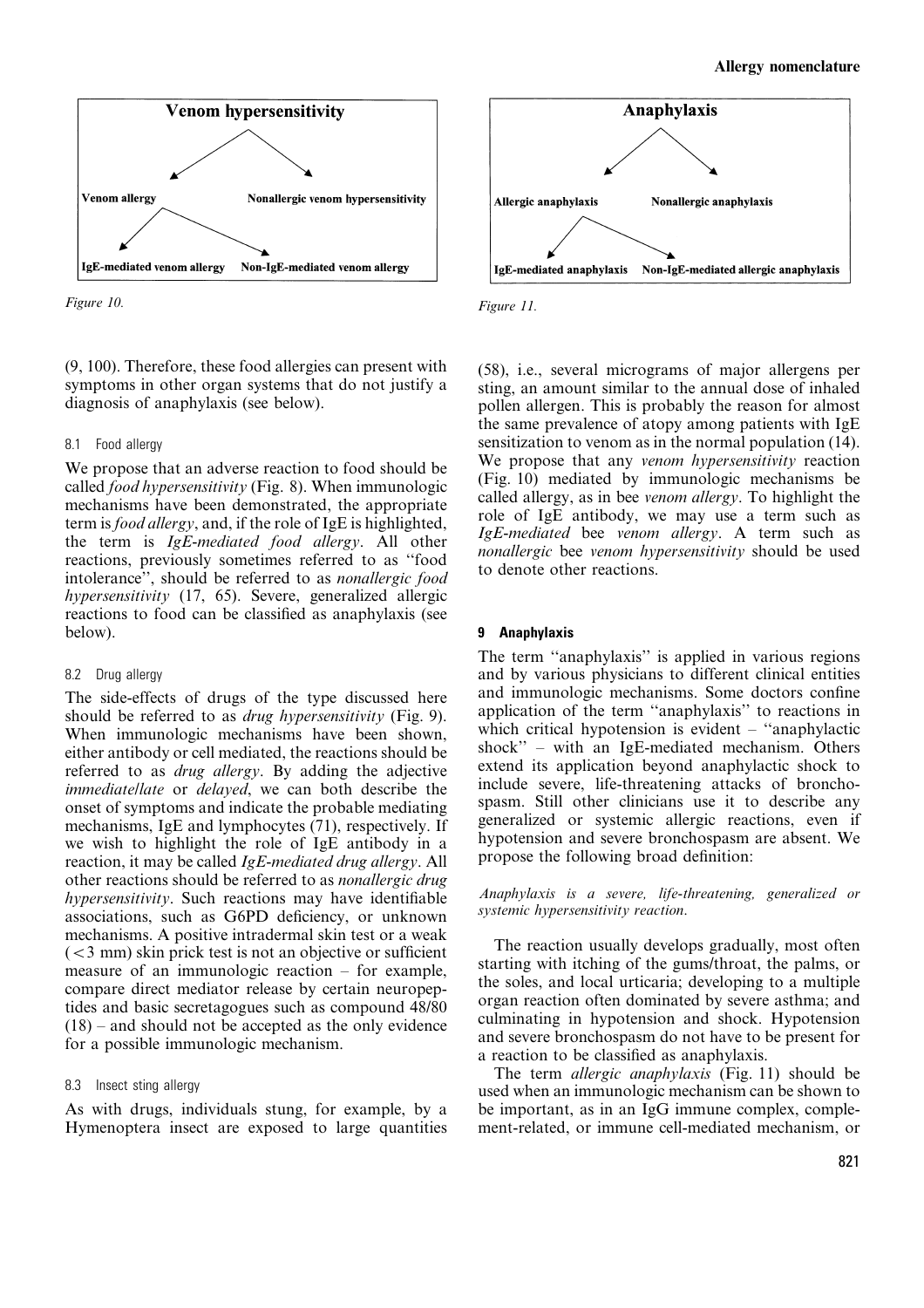when the role of IgE is unclear. An anaphylactic reaction mediated by IgE antibodies, such as peanutinduced food anaphylaxis or bee venom-induced anaphylaxis, may be called IgE-mediated anaphylaxis. All other situations, which are much less common, should be referred to as nonallergic anaphylaxis. The term ''anaphylactoid'' should not be used.

#### **Acknowledaments**

We thank the following colleagues who have kindly acted as active test panels and discussion partners during the development of this document: Sergio Bonini, Carlos Cafarelli, Per Djupesland, Philippe Eigenmann, Alexander Kapp, Gunnar Lilja, Magnus Lindberg, Luis Garcia Marcos, Per Montan, Hermann Neijens, Lennart Nordvall, Arnold Oranje, Harald Renz, Timo Reunala, Frank Riedel, Joanna G. M. Rijntjes, Magnus Wickman, and Sven Öhman.

#### References

- 1. AALBERSE RC, vAN REE R. Crossreactive carbohydrate determinants. Clin Rev Allergy Immunol 1997;15:375–387.
- 2. AALBERSE RC, AKKERDAAS JH, vAN REE R. Cross-reactivity of IgE antibodies to allergens. Allergy 2001;56:478–490.
- 3. AAS K. The biochemical and immunological basis of bronchial asthma. Charles C Thomas, 1972.
- 4. ABELSON MB, editor. Allergic diseases of the eye. WB Saunders, 2000.
- 5. ADKIS CA, ADKIS M, SIMON D, et al. T cells and T cell-derived cytokines as pathogenic factors in the nonallergic form of atopic dermatitis. J Invest Dermatol 1999;113:628–634.
- 6. AMIN K, RINNE J, HAAHTELA T, et al. Inflammatory cell and epithelial characteristics of perennial allergic and nonallergic rhinitis with a symptom history of 1 to 3 years' duration. J Allergy Clin Immunol 2001;107:249–257.
- 7. AXELSSON IGK, JOHANSSON SGO, ZETTERSTRÖM O. Occupational allergy to weeping fig in plant keepers. Allergy 1987;42:161–167.
- 8. BACHERT C, GEVAERT P, HOLTAPPELS G, JOHANSSON SGO, vAN CAUWENBERGE P. Total and specific IgE in nasal polyps is related to local eosinophilic inflammation. J Allergy Clin Immunol 2001;107:607–614.
- 9. BALLMER-WEBER B, VIETHS S, LÜTTKOPF D, HEUSCHMANN P, WÜTHRICH B. Celery allergy confirmed by double-blind, placebo-controlled food challenge: a clinical study in 32 subjects with a history of adverse reactions to celery root. J Allergy Clin Immunol 2000;106:373–378.
- 10. BARNES KC. Atopy and asthma genes where do we stand? Allergy 2000;55:803–817.
- 11. BAUR X, POSCH A. Characterized allergens causing baker's asthma. Allergy 1998;53:562–566.
- 12. BENNICH HH, ISHIZAKA K, JOHANSSON SGO, ROWE DS, STANWORTH DR, TERRY WD. Immunoglobulin E, a new class of human immunoglobulin. Bull World Health Organ 1968;38:151–152.
- 13. BESNIER ME. Première note et observations préliminaires pour servir d'introduction a` l'e´tude des prurigos diathésiques (dermatites multiformes prurigineuses chroniques exacerbantes et paroxystiques, du type prurigo de Hebra). Ann Dermatol Syph (Paris) 1982;3:634–648.
- 14. BIRNBAUM J, VERVLOET D, CHARPIN D. Atopy and systemic reactions to Hymenoptera stings. Allergy Proc 1994;15:49–52.
- 15. Broco L. Quelques apercus sur les dermatoses prurigineuses et sur les anciens lichens. Ann Dermatol Syph (Paris) 1982;3:1100–1117.
- 16. BRUIJNZEEL P, HAMELINK M, PRINS J, REMMERT G, MEYLING FG. Immunological aspects of extrinsic and intrinsic asthma. Agents Actions Suppl 1989;28:233–238.
- 17. BRUIJNZEEL-KOOMEN C, ORTOLANI C, et al. Adverse reactions to food. Position paper. Allergy 1995;50:623–635.
- 18. CHURCH MK, EL-LATI S, CAULFIELD JP. Neuropeptide-induced secretion from human skin mast cells. Int Arch Allergy Appl Immunol 1991;94:310–318.
- 19. COCA AF. Familial non-reaginic food allergy. Springfield: Thomas, 1953.
- 20. COCA AF, COOKE RA. On the classification of the phenomena of hypersensitiveness. J Immunol 1923;8:163–182.
- 21. COCA AF, GROVE EF. Studies in hypersensitiveness. XIII. A study of the atopic reagins. J Immunol 1925;10:445–464.
- 22. DUKOR P, KALLÓS P, SCHLUMBERGER HD, WEST GB, editors. In: PAR pseudo-allergic reactions. Involvement of drugs and chemicals. Vol. I. Genetic aspects and anaphylactoid reactions. Basel: Karger, 1980.
- 23. ERIKSSON NE. Food sensitivity reported by patients with asthma and hay fever. A relationship between food sensitivity and birch pollen-allergy and between food sensitivity and acetylsalicylic acid intolerance. Allergy 1978;33:189–196.
- 24. FÖTISCH K, ALTMANN F, HAUSTEIN D, VIETHS S. Involvement of carbohydrate epitopes in the IgE response of celeryallergic patients. Int Arch Allergy Immunol 1999;120:30–42.
- 25. GELL PGH, COOMBS RRA. Clinical aspects of immunology. 2nd ed. Oxford: Blackwell, 1968:575–596.
- 26. GERRARD JW, HEINER DC, KO CG, MINK J, MEYERS A, DOSMAN JA. Immunoglobulin levels in smokers and non-smokers. Ann Allergy 1980;44:261–262.
- 27. GOTS RE, HAMOSH TD, FLAMM WG, CARR CJ. Multiple chemical sensitivities: a symposium on the state of the science. Regul Toxicol Pharmacol 1993;18:61–78.
- 28. HAAHTELA T, HEISKALA M, SUONIEMI I. Allergic disorders and immediate skin test reactivity in Finnish adolescents. Allergy 1980;35:433–441.
- 29. HALSTENSEN TS, BRANDTZAEG P. Activated T lymphocytes in the celiac lesion: non-proliferative activation (CD25) of  $\overline{CD4}$  + alpha/beta cells in the lamina propria and proliferation (Ki-67) of alpha/beta and gamma/delta cells in the epithelium. Eur J Immunol 1993;23:505–510.
- 30. HANIFIN JM, RAJKA G. Diagnostic features of atopic dermatitis. Acta Derm Venereol Suppl (Stockh) 1980;92:44–47.
- 31. HATTEVIG G, KJELLMAN B, JOHANSSON SGO, BJÖRKSTÉN B. Clinical symptoms and IgE responses to common food proteins in atopic and healthy children. Clin Allergy 1984;14:551–559.
- 32. HEDIN H, RICHTER W, RING J. Dextraninduced anaphylactoid reactions in man. Role of dextran reactive antibodies. Int Arch Allergy Appl Immunol 1976;52:145–159.
- 33. HERZ U, BUNIKOWSKI R, RENZ H. Role of T cells in atopic dermatitis. Int Arch Allergy Immunol 1998;115:179–190.
- 34. HJORT N, ROED-PETERSEN J. Occupational protein contact dermatitis in food handlers. Contact Dermatitis 1976;2:28–42.
- 35. HOFFMAN DR, YAMAMOTO FY, GELLER B, HADDID Z. Specific IgE antibodies in atopic eczema. J Allergy Clin Immunol 1974;55:256–267.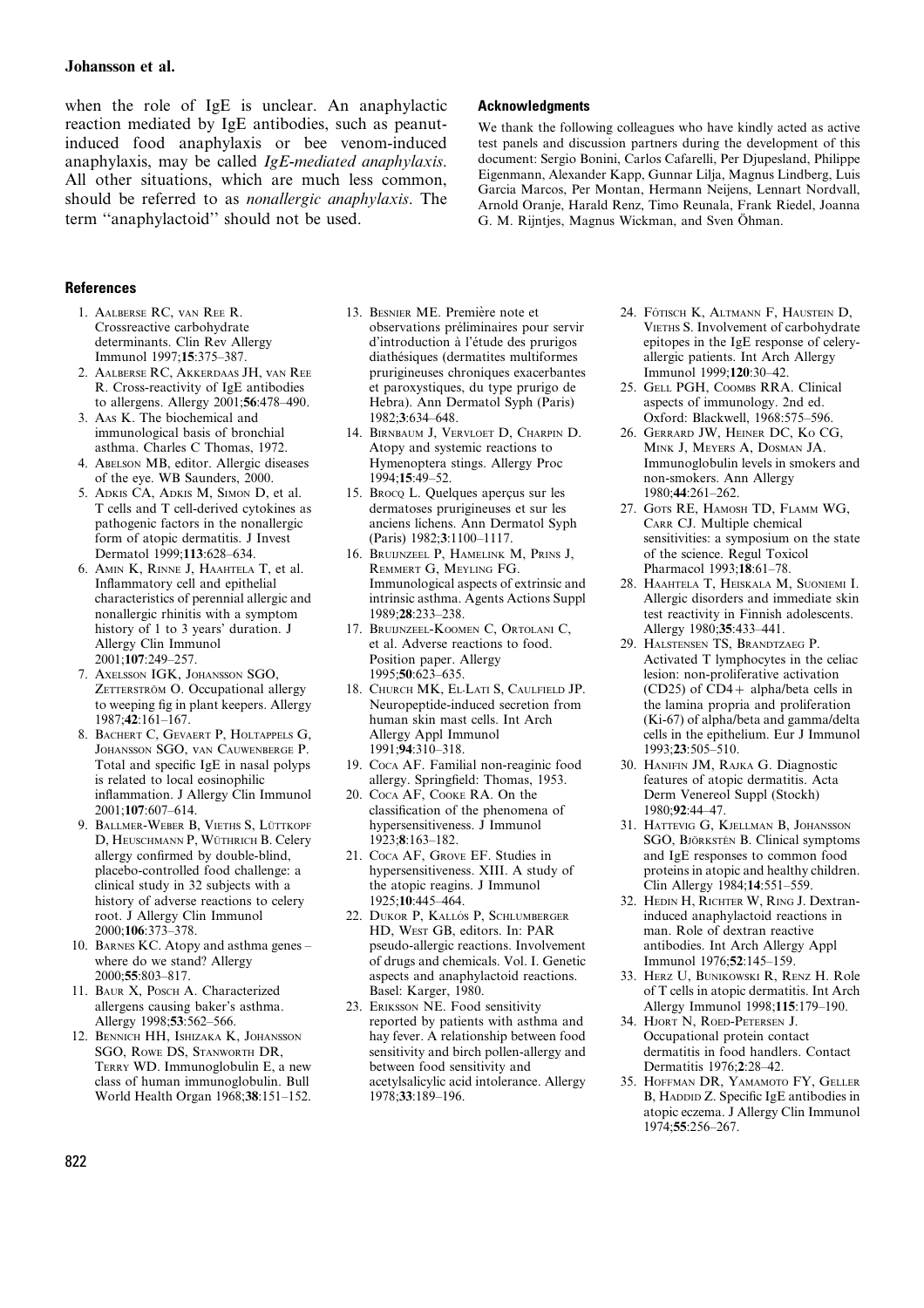- 36. HOGARTH-SCOTT RS, JOHANSSON SGO, BENNICH H. Antibodies to Toxocara in the sera of visceral larva migrans patients: the significance of raised levels of IgE. Clin Exp Immunol 1969;5:619–625.
- 37. HOLT PG, JONES CA. The immunology of fetuses and infants. The development of the immune system during pregnancy and early life. Allergy 2000;55:688-697.
- 38. HUMBERT M, MENZ G, YING S, et al. The immunopathology of extrinsic (atopic) and intrinsic (non-atopic) asthma: more similarities than differences. Immunol Today 1999;20:528–533.
- 39. HUSBY S. Dietary antigens: uptake and humoral immunity in man. APMIS Suppl 1988;1:1–40.
- 40. ILIEV D, WÜTHRICH B. Conjunctivitis to thimerosal mistaken as hay fever. Allergy 1998;53:333–334.
- 41. ISHIZAKA K, ISHIZAKA T, HORNBROOK MM. Physicochemical properties of reaginic antibody. V. Correlation of reaginic activity with  $\gamma$ E-globulin antibody. J Immunol 1966;97:840.
- 42. JOHANSSON SGO. Serum IgND levels in healthy children and adults. Int Arch Allergy 1968;34:1–8.
- 43. JOHANSSON SGO, MELLBIN T, VAHLOUIST B. Immunoglobulin levels in Ethiopian preschool children with special reference to high concentrations of immunoglobulin E (IgND). Lancet 1968;25:1118–1121.
- 44. JOHANSSON SGO. Unpublished observation, 2001.
- 45. JUHLIN-DANNFELDT C. On the significance of exposure and provocation tests in allergic diagnostics. Acta Med Scand 1946;130 Suppl 206:320–327.
- 46. JUHLIN L, JOHANSSON SGO, BENNICH H, HÖGMAN C, THYRESSON N. Immunoglobulin E in dermatoses: levels in atopic dermatitis and urticaria. Arch Dermatol 1969;100:12–16.
- 47. KAROL MH, IOSET HH, ALARIE YC. Tolyl-specific IgE antibodies in workers with hypersensitivity to toluene diisocyanate. Am Ind Hyg Assoc J 1978;39:454–458.
- 48. KIVILOOG J, IRNELL L, EKLUND G. The prevalence of bronchial asthma and chronic bronchitis in smokers and nonsmokers in a representative local Swedish population. Scand J Respir Dis 1974;55:262–269.
- 49. KJELLMAN N-IM. Atopic disease in seven-year-old children. Incidence in relation to family history. Acta Paediatr Scand 1977;66:465–471.
- 50. KONDO N, AGATA H, FKUTOMI O, MOTOYOSHI F, ORII T. Lymphocyte responses to food antigens in patients with atopic dermatitis who are sensitive to foods. J Allergy Clin Immunol 1990;86:253–260.
- 51. KÄGI MK, WÜTHRICH B, MONTANO E, BARANDUN J, BLASER K, WALKER C. Differential cytokine profiles in peripheral blood lymphocyte supernatants and skin biopsies from patients with different forms of atopic dermatitis, psoriasis and normal individuals. Int Arch Allergy Immunol 1994;104:332–340.
- 52. LAITINEN T, DALY MJ, RIOUX JD, et al. A susceptibility locus for asthmarelated traits on chromosome 7 revealed by genome-wide scan in a founder population. Nat Genet 2001;28:87–91.
- 53. LEUNG DY, HARBECK R, BINA P, et al. Presence of IgE antibodies to staphylococcal exotoxins on the skin of patients with atopic dermatitis. J Clin Invest 1993;92:1374–1380.
- 54. LIDÉN S. Sensitivity to electricity a newcomer among environmental epidemics. Allergy 1996;51:519–544.
- 55. LÜBBE J, WÜTHRICH B. Amalgamallergie und Amalgamkontroverse. Schweiz Med Wochenschr 1996;126:661–665.
- 56. LÜTTKOPF D, BALLMER-WEBER BK, WÜTHRICH B. VIETHS S. Celery allergens in patients with positive double-blind placebo-controlled food challenge. J Allergy Clin Immunol 2000;106:390–399.
- 57. MARSH DG. Allergens. In: SELA M, editor. The antigens. New York: Academic Press, 1975:271–359.
- 58. MÜLLER UR. Insect sting allergy. Clinical pictures, diagnosis and treatment. Gustav Stuttgart: Fischer, 1990.
- 59. MÜLLER UR. New developments in the diagnosis and treatment of Hymenoptera venom allergy. Int Arch Allergy Immunol 2001;124:447–453.
- 60. MUSGROVE K, MORGAN JK. Infantile eczema: a long-term follow-up study. Br J Dermatol 1967;95:365–372.
- 61. MYGIND N, DAHL R, PEDERSEN S, THESTRUP-PEDERSEN K. Essential allergy. 2nd ed. Blackwell Science, 1996.
- 62. NICKEL R, KULIG M, FORSTER J, et al. Sensitisation to hen's egg at the age of twelve months is predictive for allergic sensitisation to common indoor and outdoor allergens at the age of three years. J Allergy Clin Immunol 1997;99:613–617.
- 63. NORDBRING F, JOHANSSON SGO. IgM in cytomegalovirus mononucleosis. Scand J Infect Dis 1971;3:87–90.
- 64. OGAWA M, BERGER PA, MCINTYRE OR, CLENDENNING WE, HANOVER NH, ISHIZAKA K. IgE in atopic dermatitis. Arch Dermatol 1971;103:575–580.
- 65. ORTOLANI C, BRUIJNZEEL-KOOMEN C, BENGTSSON U, et al. Controversial aspects of adverse reactions to food. Position paper. Allergy 1999;55:27–45.
- 66. OSTERMAN K, ZETTERSTRÖM O, JOHANSSON SGO. Coffee worker's allergy. Allergy 1982;37:313–322.
- 67. PARISH WE. Short-term anaphylactic IgG antibodies in human sera. Lancet 1970;2:791.
- 68. PATTERSON R, GREENBERGER PA, HALWIG JM, LIOTTA JL, ROBERTS M. ABPA natural history and classification of early disease by serologic and roentgenographic studies. Arch Intern Med 1986;146:916–921.
- 69. PEPYS J. Atopy. In: GILL PGH, COOMBS RRA, LACHMANN PJ, editors. Clinical aspects of immunology. 3rd ed. Oxford: Blackwell Scientific, 1975:877–902.
- 70. PEPYS J. ''Atopy'': a study in definition [Editorial]. Allergy 1994;49:397–399.
- 71. PICHLER WJ, SCHNYDER B, ZANNI MP, HARI Y, vON GREYERZ S. Role of T cells in drug allergies. Allergy 1998;53:225–232.
- 72. POLEY GE, SLATER JE. Latex allergy. J Allergy Clin Immunol 2000;105:1054–1062.
- 73. PRAUSNITZ C, KÜSTNER H. Studien über die Überempfindlichkeit. Zentralbl Bakt Parasits Infect I Abt Orig 1921;86:160–169.
- 74. QUIRCE S, SASTRE J. Occupational asthma. Allergy 1998;53:633–641.
- 75. RAJKA G. Atopic dermatitis. WB Saunders, 1975.
- 76. RINGDÉN O, PERSSON U, JOHANSSON SGO, et al. Markedly elevated serum IgE levels following allogeneic and syngeneic bone marrow transplantation. Blood 1983;61:1190–1195.
- 77. ROSENBERG EB, WHALEN GE, BENNICH H, JOHANSSON SGO. Increased circulating IgE in a new parasitic disease – human intestinal capillariasis. N Engl J Med 1970;283:1148–1149.
- 78. SCHMID P, STÖGER P, WÜTHRICH B. Severe isolated allergy to Ficus benjamina after bedroom exposure. Allergy 1993;48:466–467.
- 79. SCHMID (-GRENDELMEIER) P, SIMON D, SIMON H-U, ADKIS CA, WÜTHRICH B. Epidemiology, clinical features and immunology of the ''intrinsic'' (non-IgE-mediated) type of atopic dermatitis (constitutional dermatitis). Allergy 2001;56:841–849.